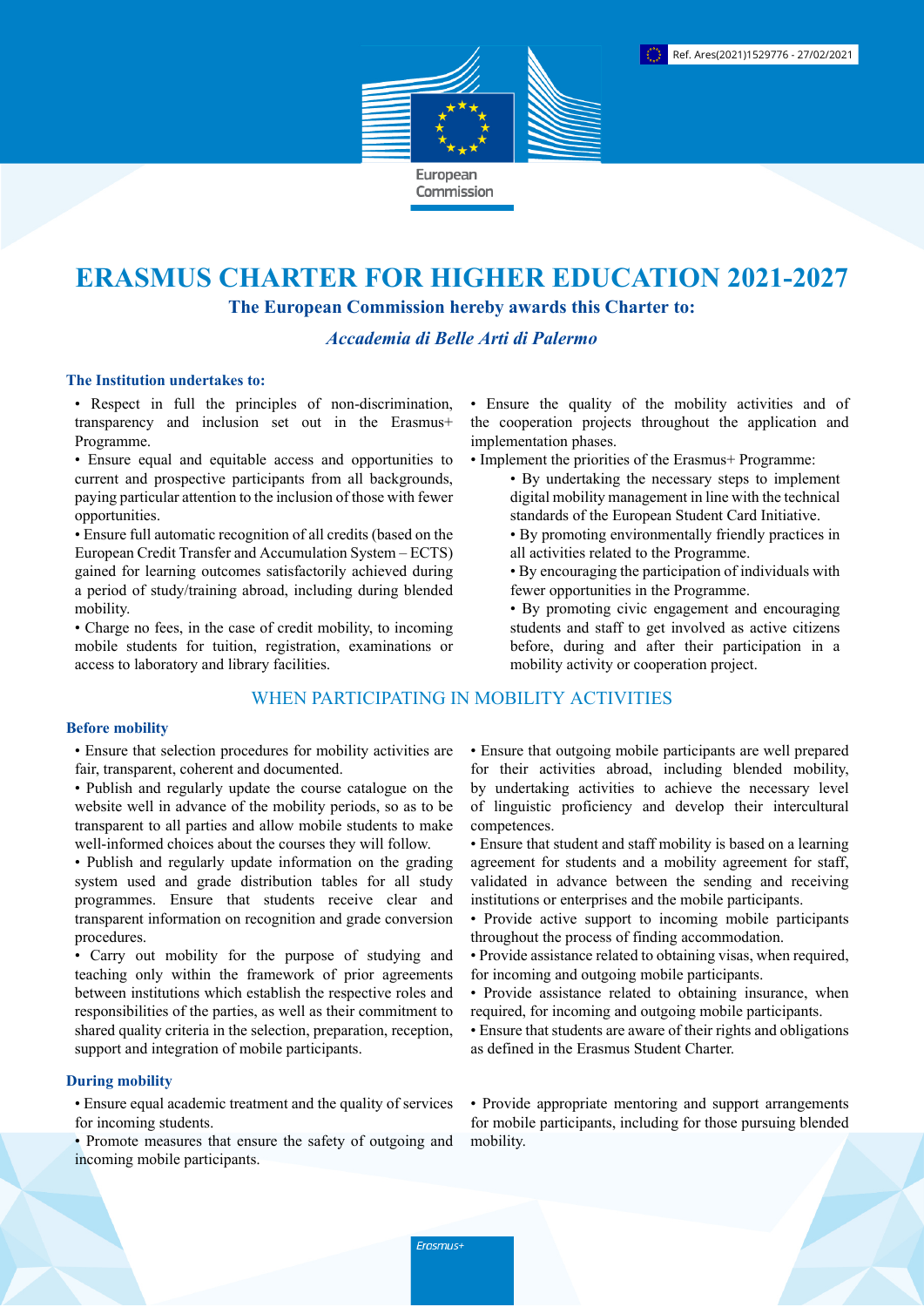• Integrate incoming mobile participants into the wider student community and in the Institution's everyday life. Encourage them to act as ambassadors of the Erasmus+ Programme and share their mobility experience.

#### **After mobility**

• Provide incoming mobile students and their sending institutions with transcripts of records containing a full, accurate and timely record of their achievements at the end of the mobility period.

• Ensure that all ECTS credits gained for learning outcomes satisfactorily achieved during a period of study/training abroad, including during blended mobility, are fully and automatically recognised as agreed in the learning agreement and confirmed by the transcript of records/traineeship certificate; transfer those credits without delay into the student's records, count them towards the student's degree without any additional work or assessment of the student and make them traceable in the student's transcript of records and the Diploma Supplement.

• Provide appropriate language support to incoming mobile participants.

• Ensure the inclusion of satisfactorily completed study and/ or traineeship mobility activities in the final record of student achievements (the Diploma Supplement).

• Encourage and support mobile participants upon return to act as ambassadors of the Erasmus+ Programme, promote the benefits of mobility and actively engage in building alumni communities.

• Ensure that staff is given recognition for their teaching and training activities undertaken during the mobility period, based on a mobility agreement and in line with the institutional strategy.

## WHEN PARTICIPATING IN EUROPEAN AND INTERNATIONAL COOPERATION PROJECTS

• Ensure that cooperation activities contribute towards the fulfilment of the institutional strategy.

• Promote the opportunities offered by the cooperation projects and provide relevant support to staff and students interested in participating in these activities throughout the application and implementation phase.

#### FOR THE PURPOSES OF IMPLEMENTATION AND MONITORING

• Ensure that the long-term institutional strategy and its relevance to the objectives and priorities of the Erasmus+ Programme are described in the Erasmus Policy Statement.

• Ensure that the principles of the Charter are well communicated and are applied by staff at all levels of the Institution.

• Ensure that cooperation activities lead to sustainable outcomes and that their impact benefits all partners.

• Encourage peer-learning activities and exploit the results of the projects in a way that will maximise their impact on individuals, other participating institutions and the wider academic community.

- Make use of the **ECHE Guidelines** and of the [ECHE Self-assessment](https://ec.europa.eu/programmes/erasmus-plus/eche/start_en) to ensure the full implementation of the principles of this Charter.
- Regularly promote activities supported by the Erasmus+ Programme, along with their results.
- Display this Charter and the related Erasmus Policy Statement prominently on the Institution's website and on all other relevant channels.

The Institution acknowledges that the implementation of the Charter will be monitored by the Erasmus+ National Agency and that the violation of any of the above principles and commitments may lead to its withdrawal by the European Commission.

**49 NLOD** 

Stamp Name and Signature of the Legal Representative

UMBERTO DE PAOLA 19.03.2021 18:45:16 UTC